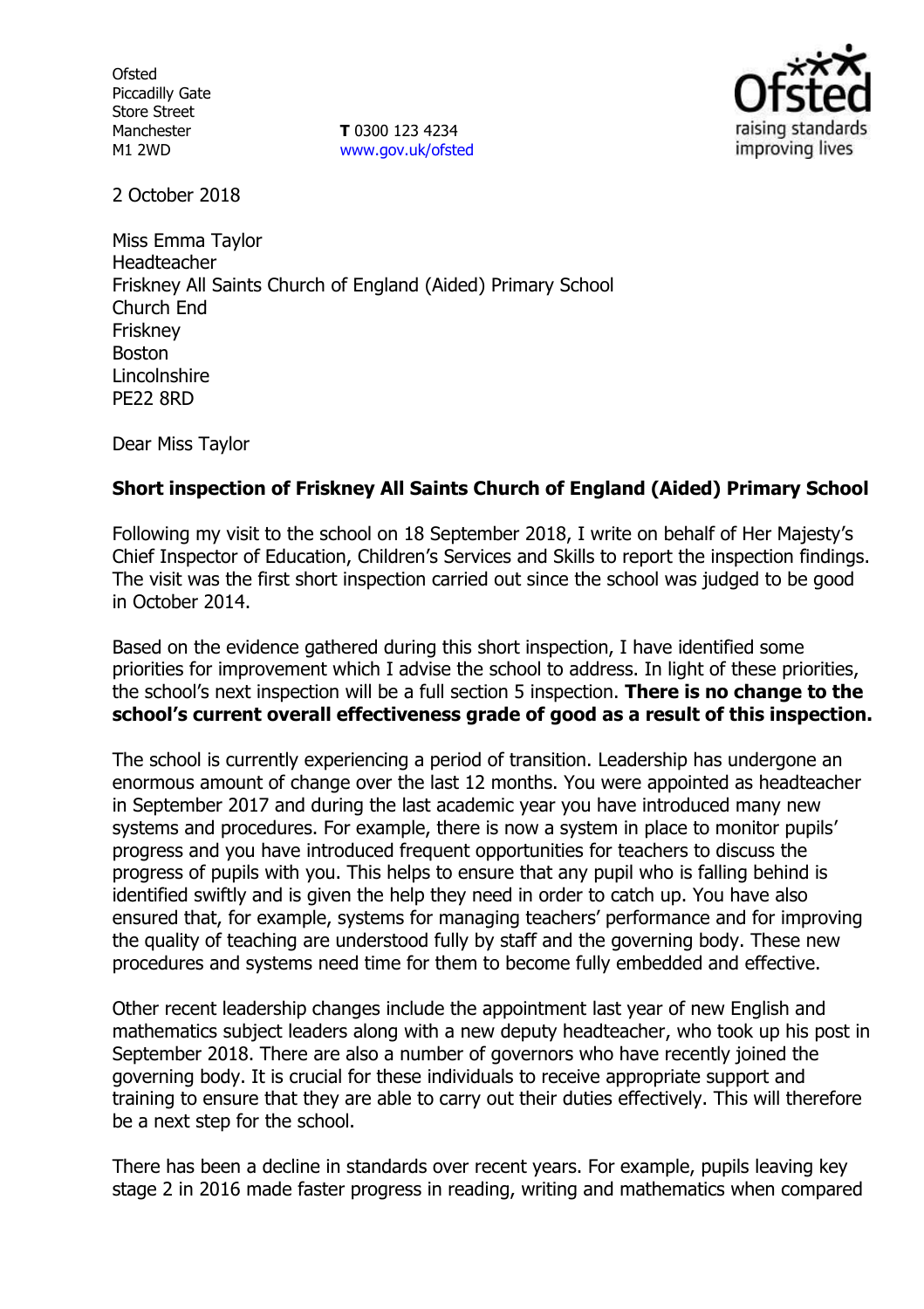

to pupils nationally. However, provisional results for pupils leaving key stage 2 in 2018 show that this cohort made much slower progress in reading and mathematics when compared to pupils nationally. Disadvantaged pupils leaving key stage 2 in 2016 made faster progress when compared to pupils nationally in reading, writing and mathematics. However, their 2018 counterparts made much slower progress when compared to other disadvantaged pupils nationally.

In 2017, the proportion of pupils leaving key stage 1 who achieved the expected standards in reading, writing and mathematics fell dramatically. For example, in 2017 a third of pupils achieved the expected standard in writing compared to two thirds in 2016. However, there was some improvement in 2018, especially in mathematics.

Assessment information you provided indicates that there is a significant number of pupils in each year group who are not currently working at age-related expectations in reading, writing and mathematics. However, you have accurately identified the areas that require improvement and have written appropriate action plans in order to tackle these areas promptly.

You and the staff have ensured that there is a positive learning environment throughout the school. Pupils, including children in the foundation stage, are polite, behave well and are enthusiastic and engaged learners. For example, pupils in Year 1 were engrossed in various activities helping them to learn, recognise and count numbers to 20. Similarly, in the Year 5 and Year 6 class, pupils were successfully using a thesaurus to improve their vocabulary when describing a character from a story. One boy had chosen wicked, villainous, immoral and sinful as appropriate synonyms for evil.

Pupils unanimously told me that they feel happy and safe in school and that bullying is extremely rare. Pupils have a good understanding of British values and how to keep themselves safe, including when online. They have a sound knowledge of faiths different to their own and are being prepared well for life in modern Britain. The pupils enjoy a wide variety of educational visits and the opportunity to take part in after-school sports clubs.

Parents and carers with whom I spoke and those who responded to Ofsted's online survey, Parent View, were unanimous in their view that their children are happy at Friskney, safe and are well looked after. One parent commented, 'My child has made great progress at the school. I would definitely recommend this school as they put my child's welfare first, both in learning and in social situations.'

Leaders have successfully addressed the areas for improvement identified at the time of the previous inspection. The inspector asked that teachers consistently set challenging work for pupils and insist that pupils present their work neatly and tidily.

Teachers are now using the new assessment system to accurately plan work that challenges all groups of pupils. For example, in the Year 3 and Year 4 class, pupils were solving problems in mathematics relating to place value. Pupils were completing tasks at either a bronze, silver or gold level of difficulty. There was an appropriate 'platinum challenge' for the most able pupils to attempt as an extension activity. The pupils told me they enjoyed being challenged in this way. Your plans to improve pupils' presentation of work, particularly their handwriting, have been successful. You have introduced a new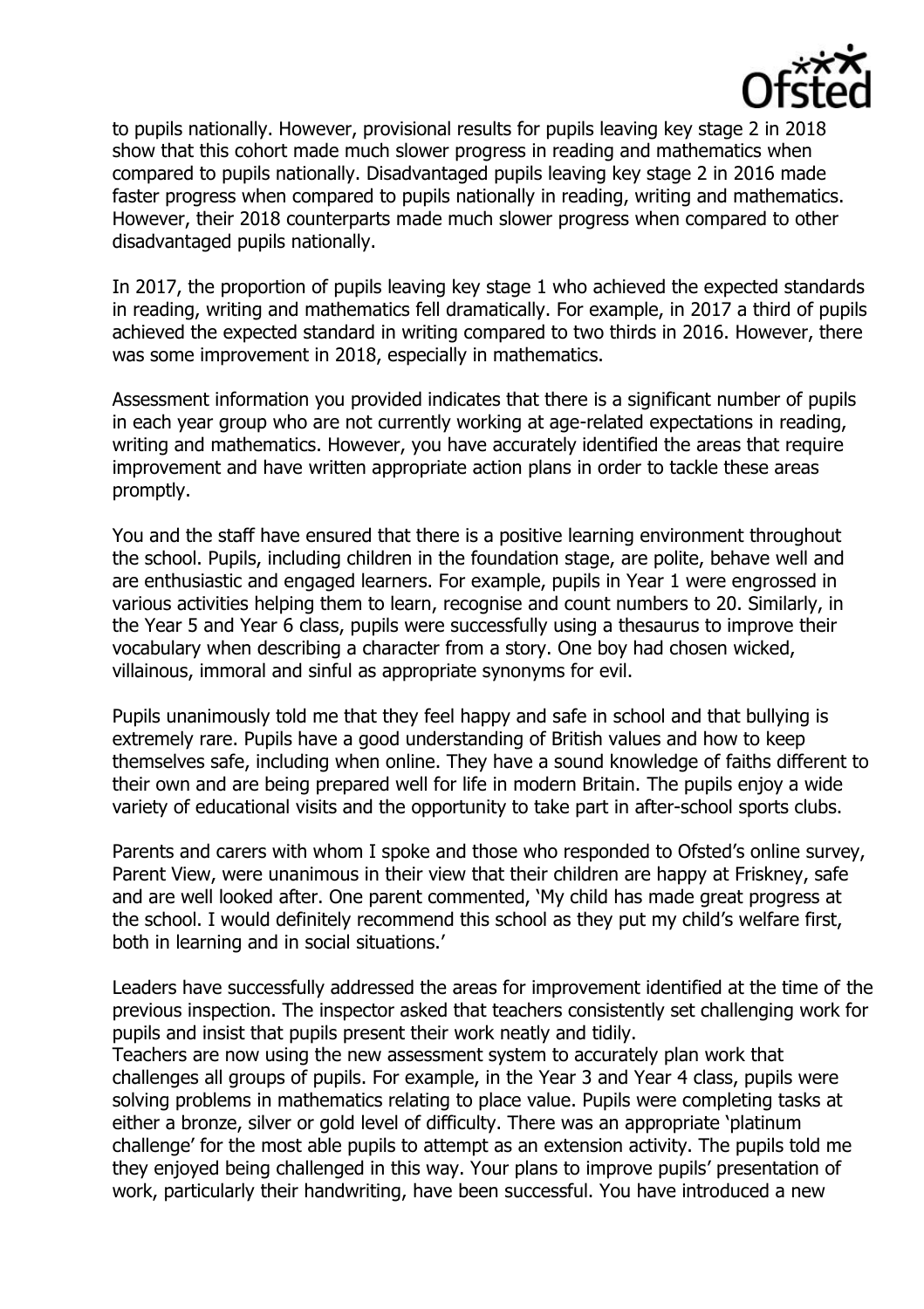

handwriting policy that insists pupils have to earn a 'pen licence,' by writing in a joined and legible style, before being allowed to write in ink. There are also more frequent opportunities for pupils to practise their handwriting during focused times of the week. Evidence seen in pupils' writing books, particularly in Year 1 from last year, showed a significant improvement in pupils' handwriting and presentation skills.

The inspector also asked that the school develop a more accurate identification of pupils who have special educational needs (SEN) and/or disabilities. The new assessment system and pupil progress meetings allow staff to identify quickly any pupil who requires extra specialist support. For example, you have recently utilised outside agencies such as the behaviour support and emotional and mental health teams.

## **Safeguarding is effective.**

You have ensured that all safeguarding arrangements are fit for purpose and that the relevant checks are made on adults before they are allowed to work or volunteer at the school. Staff are following the local authority's '5-year training pathway' and have received appropriate training in areas such as spotting the signs of child sexual exploitation, female genital mutilation, child abuse and neglect. Staff know the procedures for reporting any concerns they have regarding pupils' welfare. You understand the importance of promptly reporting relevant concerns to outside agencies such as social care.

## **Inspection findings**

- You have rightly identified that pupils' progress in reading, especially by the end of key stage 2, has slowed significantly over recent years. Consequently, you have purchased new reading books for key stage 2 and the English subject leader has introduced 'story sacks' into the early years which encourage children to read at home and discuss aspects of the story with a parent or carer. The English leader has also received training from a specialist English consultant and frequently attends cluster meetings with colleagues from other schools. These opportunities have helped to develop her leadership skills and share good practice with staff at Friskney. You recognise that this area is still in need of improvement.
- The allocation and monitoring of the pupil premium funding for disadvantaged pupils was ineffective last year. Disadvantaged pupils leaving the school in 2018 made much slower progress than their counterparts in 2016 and 2017 in reading, writing and mathematics. There were sparse records in this area and it was therefore difficult for us to understand which pupils had received extra support and the impact that it had had on their progress. The deputy headteacher is taking over this responsibility during the autumn term. An external review of the pupil premium funding should be undertaken as soon as possible.
- Absence and persistent absence rates have been higher than the national averages for the last three years. You have a strong system in place for checking why pupils are absent on a day-to-day basis and offer incentives and rewards for those pupils who attend well. You have also recently appointed an attendance officer to educate and encourage parents and carers to ensure they send their children to school more often. However, you are not currently using all the deterrents available to you. This is especially the case for families who take holidays during term time and those who consistently have high rates of absence. Improving pupils' attendance rates to be higher than the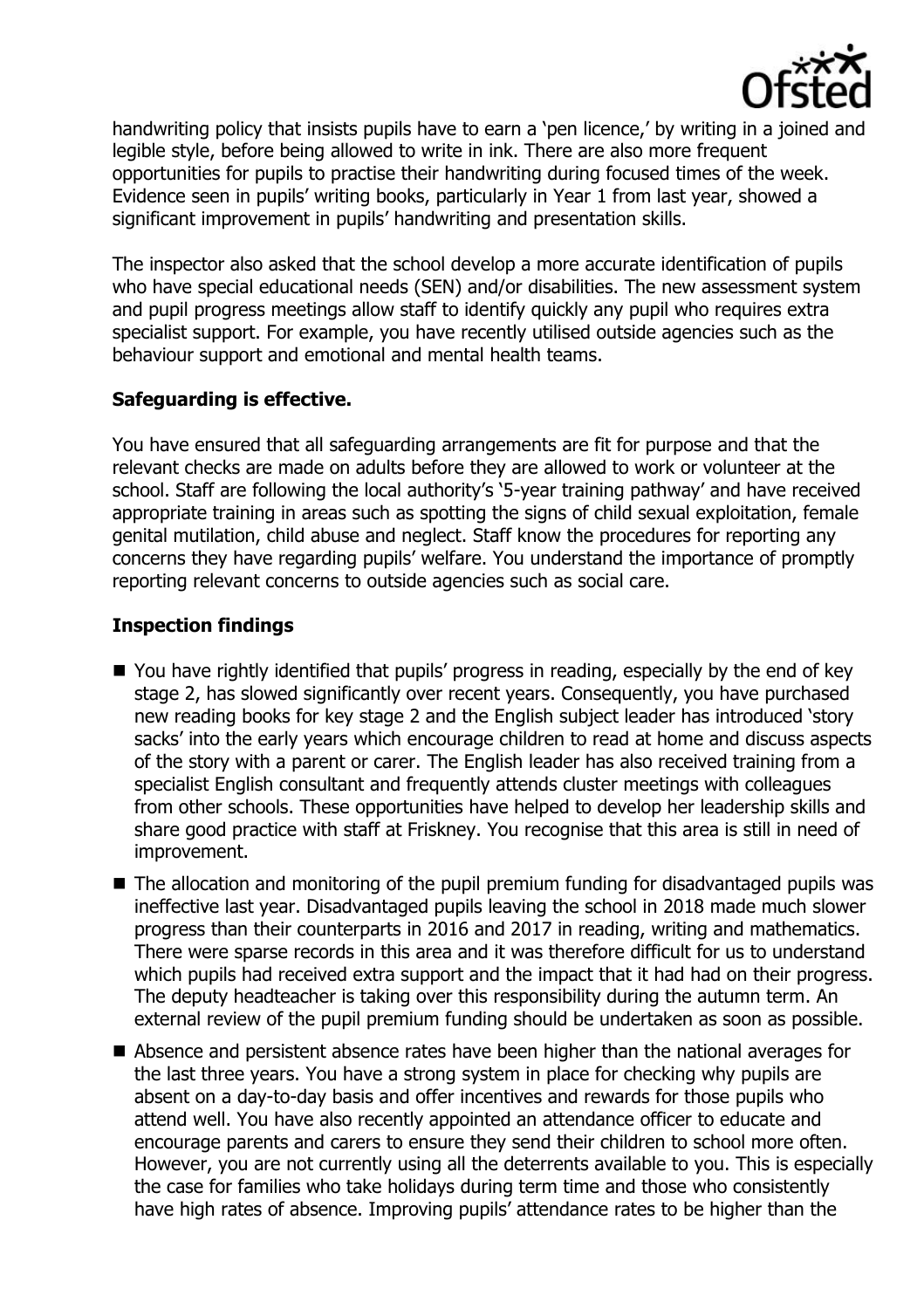

national average should be a target and therefore a next step for the school.

- Members of the governing body have received some relevant training and have a good mix of skills and experience. They are open and honest regarding the school's strengths and development areas and are realistic that the new leadership team needs time for the new systems and procedures to bear fruit. The governors have historically made visits to the school and have had responsibility for key aspects of the school's work. However, they acknowledge that recently they have not been as rigorous as they should be and have therefore not held leaders to account for their actions. As some new governors have joined recently, now would be a good time for an external review of governance to take place.
- The local authority has recently provided effective support. For example, the adviser has aided you with the writing of the school improvement plan and the school's selfevaluation. There has also been strong support as you have taken on the role of headteacher.

## **Next steps for the school**

Leaders and those responsible for governance should ensure that:

- more pupils make better than expected progress in reading, writing and mathematics by holding teachers and teaching assistants fully to account for the achievement of all pupils
- new leaders receive the support and training required to enable them to be effective in their roles
- $\blacksquare$  the pupil premium funding is allocated and monitored effectively, enabling these pupils to make good progress
- $\blacksquare$  the school continues to work with the families of those pupils whose attendance is a cause for concern
- $\blacksquare$  the governing body effectively monitors the work of leaders, therefore holding them fully to account for their actions
- $\blacksquare$  external reviews of both the pupil premium funding and governance should be undertaken in order to establish how these aspects of leadership and management could be improved.

I am copying this letter to the chair of the governing body, the director of education for the Diocese of Lincoln, the regional schools commissioner and the director of children's services for Lincolnshire. This letter will be published on the Ofsted website.

Yours sincerely

Peter Stonier **Her Majesty's Inspector**

**Information about the inspection**